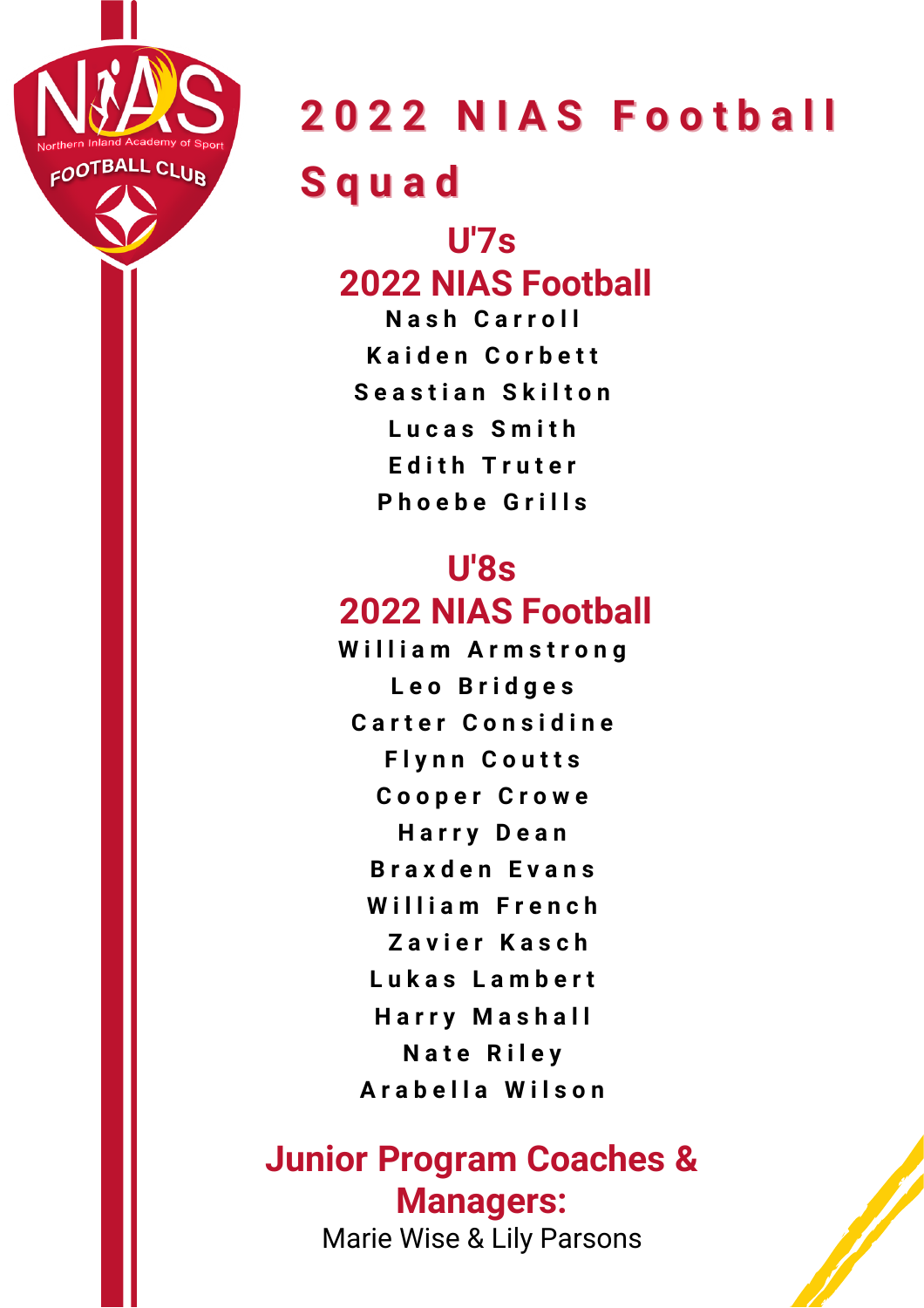

**2 0 2 2 N I A S F o o t b a l l S q u a d L i s t s**

### **U'9s SAP 2022 NIAS Football**

**J a c o b A n d e r s o n Matson Asse L u c a s B e v a n S a v a n n a h B r a z i e r A r c h i e B r o w n J o s h u a F e l s t e a d N o a h G r i m l e y J a m e s O ' L e a r y L a c h l a n R o a c h E l i j a h S k i l t o n B r a y t h T o w n s e n d L o u i e v a n A a n h o l t**

#### **U'9s SAP Coaches & Managers:** Ben van Aanholt & Brett Roach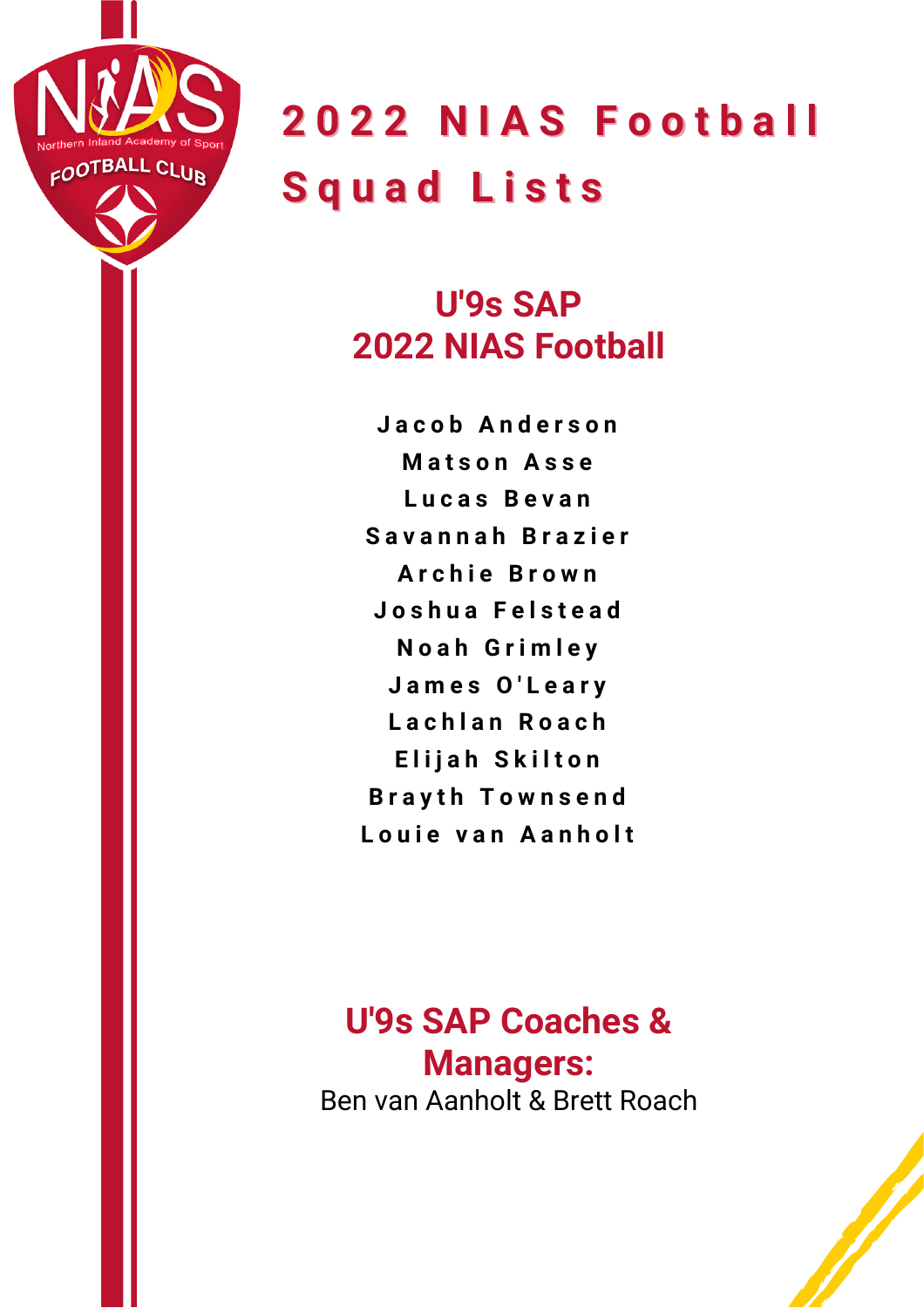

#### **U'11s SAP 2022 NIAS Football**

**J a s p e r C o o k O l i v e r F i s h e r C h a i s e K e l l y C h a s e M c K a y Z e p h a n i a h M u n r o K e v i n M u r a l i H a r r i s o n R e d g w e l l T a y l a n S c o t t J a m e s W i l k i n s o n**

### **U'11's Coaches & Managers:** Chris Jarrett & Jamie

Wise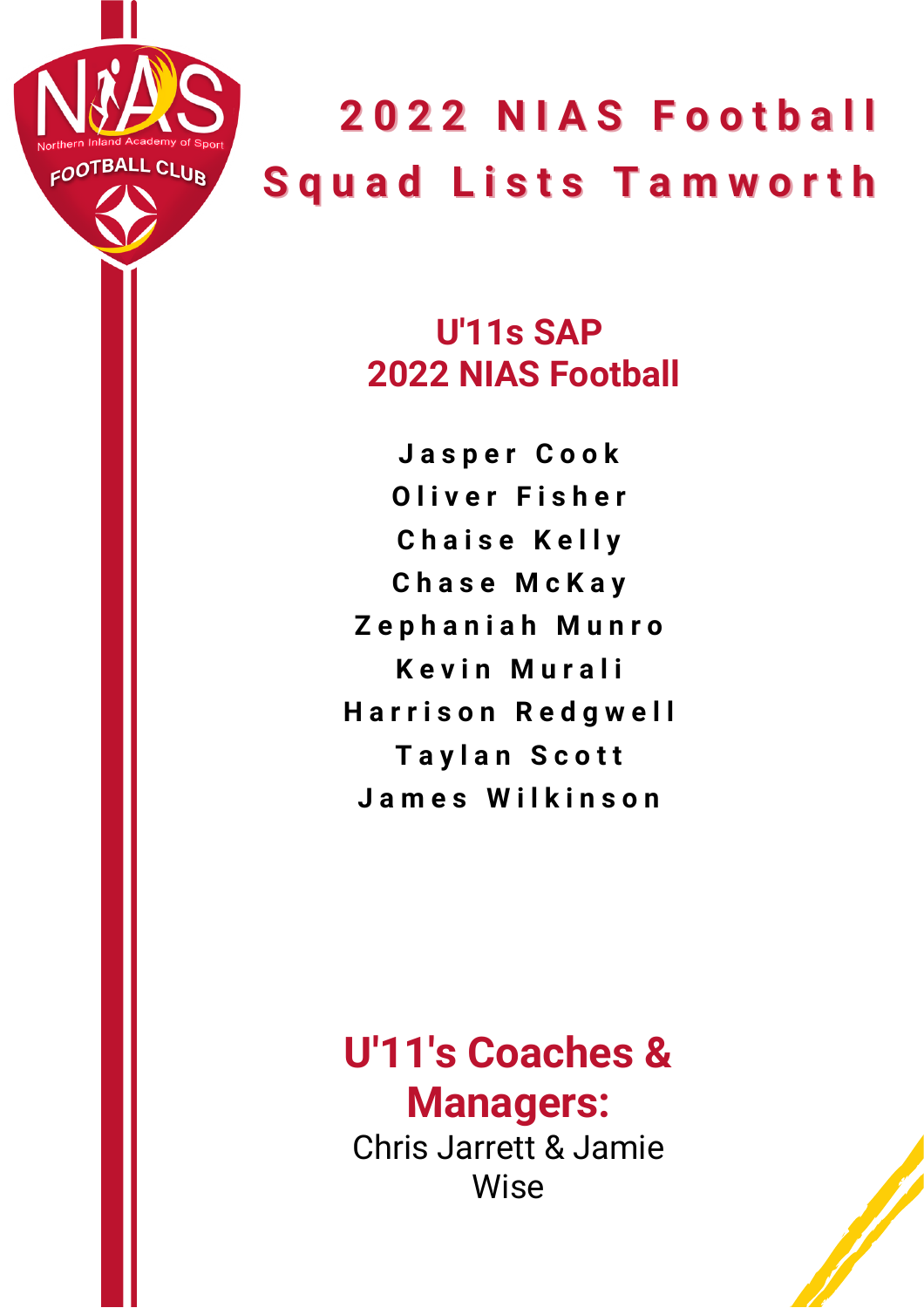

### **U'11s JDL 2022 NIAS Football**

**H e n r y A r m s t r o n g A e d e n B i j n e n s J a x o n C o o p e r B a i l e y C o r b e t t T a y l a h C o u l t e r T o b y G a r d n e r J e t t G l e e s o n J a y l e n H a z l e w o o d M y l e s M a n n i n g B r o c k M o x o n B e n v a n A a n h o l t K i a r a V l a h o p o u l o s M a x N e w e l l**

#### **U'11s JDL Coaches & Managers:**

Nathan Kasch & Kelly Kasch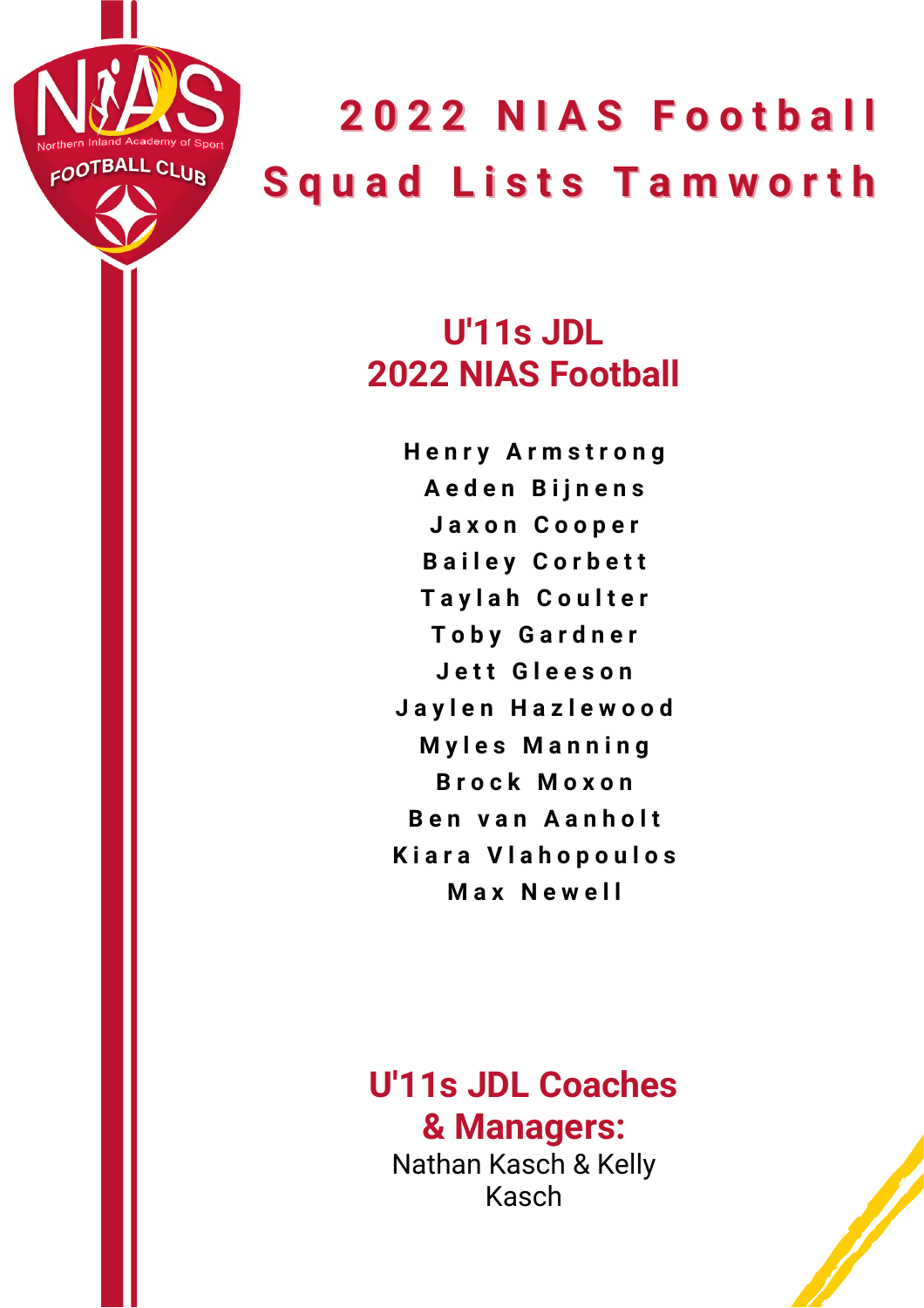

### **U'12s JDL 2022 NIAS Football**

**A r c h i e A l l a n A u s t i n B e e r L a w s o n C h e s s e l l B a x t e r D a l y H a r r i s o n F r e n c h R o c k i e G r u b e r M a s o n H i l l F y n n H o l l a n d H a r r y P o l l a r d L e n n o n S i m m o n d s J a c k S m i t h C o o p e r W o o d**

#### **U'12s JDL Coaches and Managers:**

Steve Holland, Andrew Beer  $\boldsymbol{\mathcal{R}}$ Meg Gruber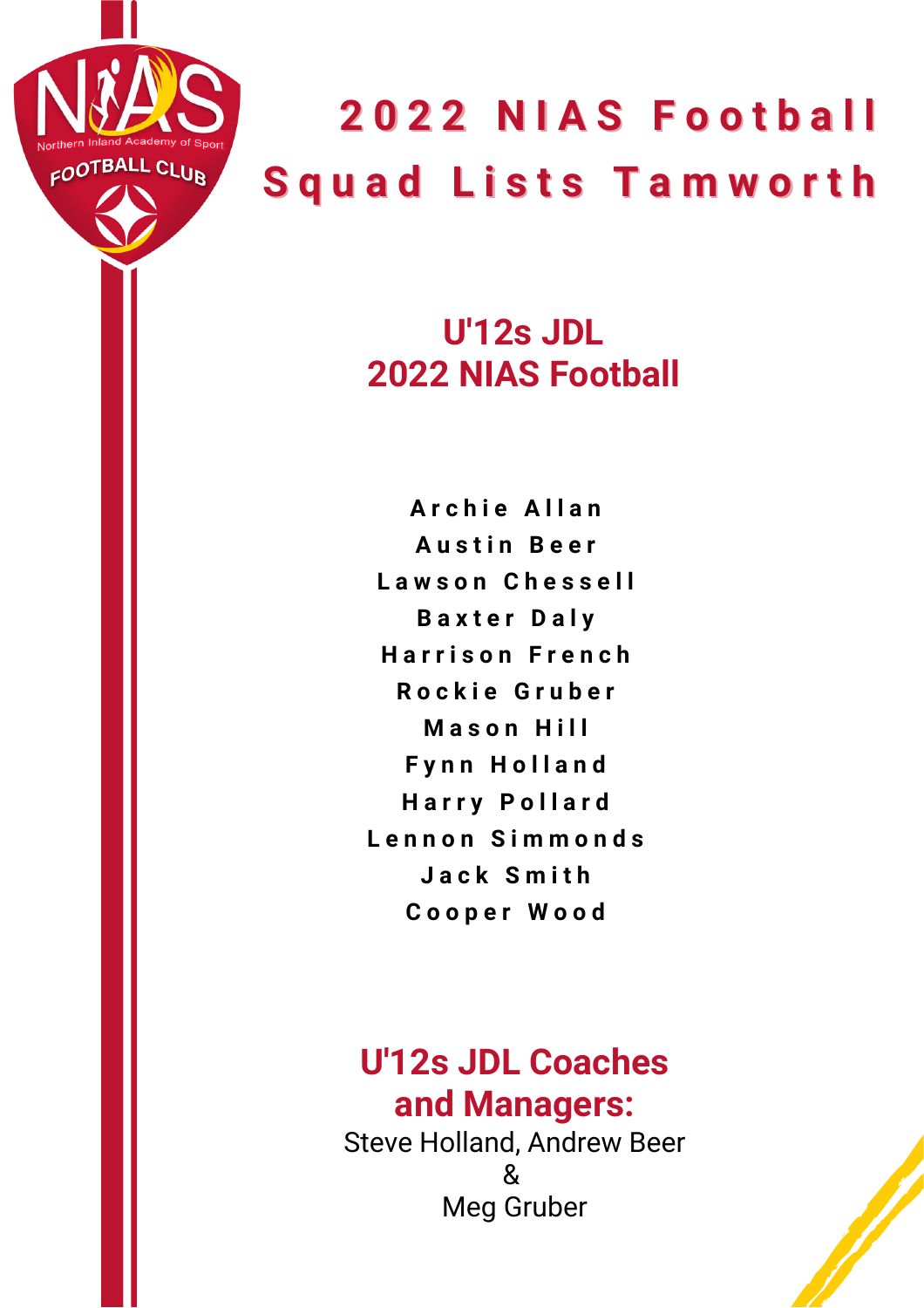

**U'12s Quirindi Girls SAP 2022 NIAS Football**

**E l s i e B e l l M o n t a n a B r i e n T r e a h H a n l e y J o r j a J a m i e s o n H e i d i O w e n Payton Sharp B e l l a S l a d e T a h l i a S u l l i v a n M a d d i s o n T a y l o r L i b e r t y W a l k e r - S a n g s t e r Z o e W a l l i s**

> **U'12s Quirindi Girls SAP Coach:** Steve Sharp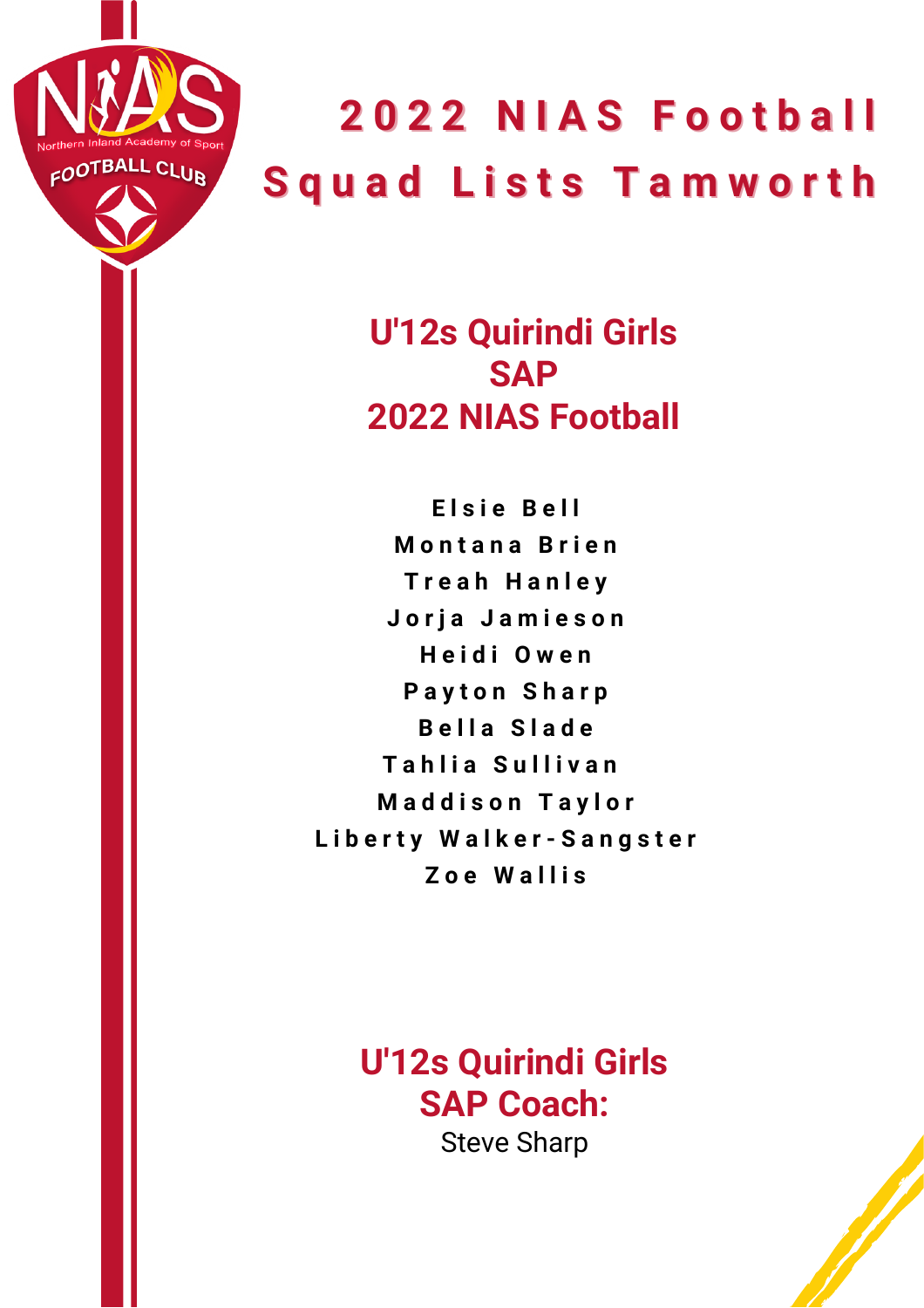

### **U'13s NL1 2022 NIAS Football**

**Z a c h A k i n y e m i E d w a r d B e n n e t t M a k a y d e G o l d m a n J a i m e G r o b l e r K a y l a H y s t e k L i a m J a r r e t t L u k e L e w i s A l e x a n d e r L i t t l e M a l u s i M a c i k a m a C h a r l i M a n n i n g J o s h u a R o a c h M i l e y S m i t h W i l l i a m V e r n o n D a r c y W a t s o n**

#### **U'13s Coaches and Managers:** Andrew Vernon & Dale Lewis